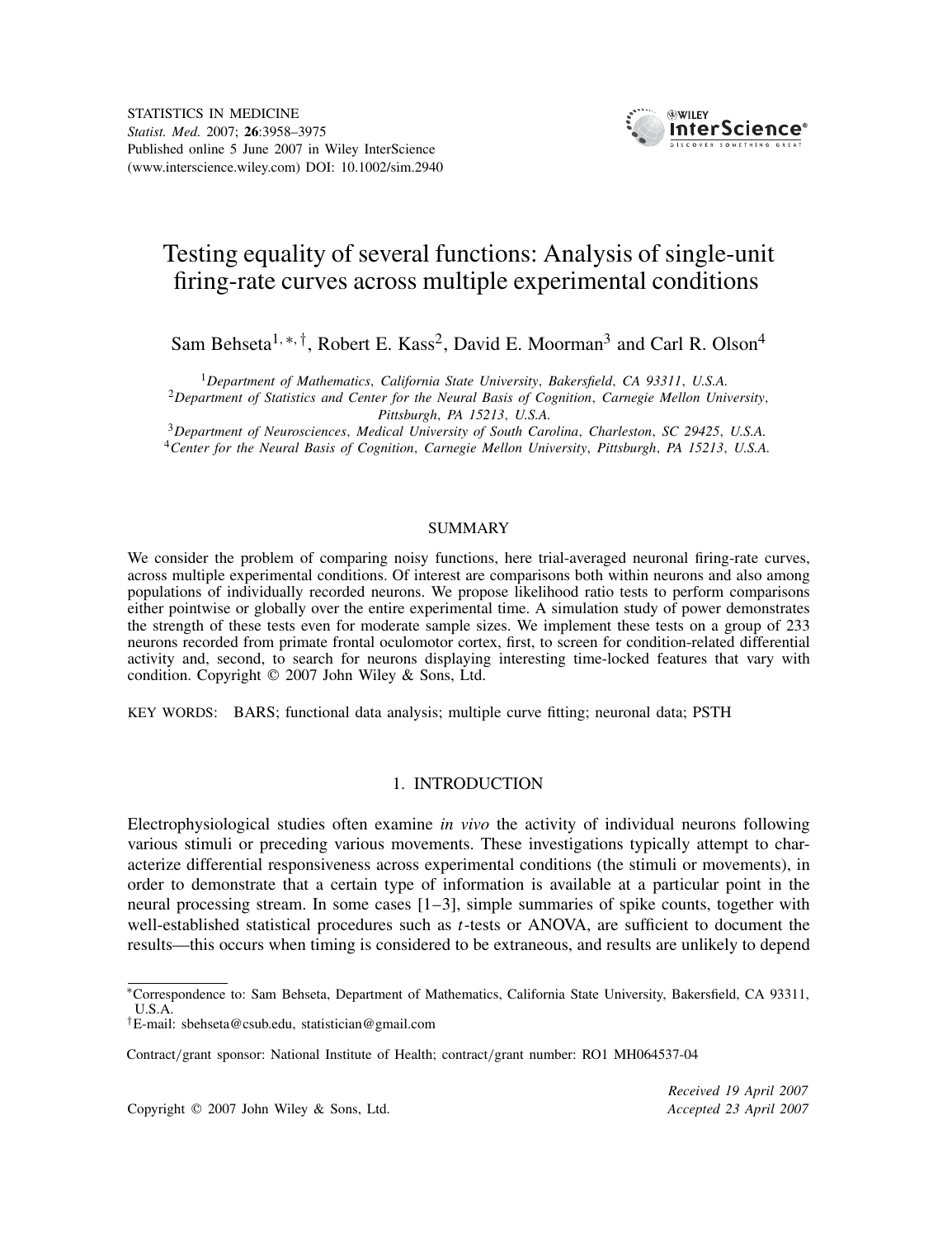

Figure 1. Fitted firing-rate functions for eight-directional eye movement conditions, in each of two SEF neurons. For the neuron on the left, the firing-rate functions were not significantly different according to the likelihood ratio test of Section 2.2.

much on the time interval chosen for the analysis. When it is important to focus on temporal response, it would remain possible to analyze spike counts obtained from many different time windows. Such an approach might be effective, but it would beg the question of how the time windows should be chosen. Furthermore, it does not take account of the smoothness of neuronal firing rates across time. An alternative is to begin with smooth estimates of firing-rate functions [4, 5], and to devise tests based on these. Fitted functions across eight experimental conditions, for each of two neurons, are shown in Figure 1. The figure suggests that the hypothesis of equality among firing-rate functions would be rejected for the second neuron, but not for the first. This illustrates the approach we take here: we provide simple modifications of standard methods from multivariate analysis to produce ANOVA-type tests of null hypotheses of equality among firing-rate functions across experimental conditions. We discuss both pointwise and global hypothesis tests.

The procedures we define and study are natural generalizations of those discussed in [6] for examining differences in firing-rate curves across two conditions. They are, in addition, applicable in any statistical setting that presents the problem of estimating multiple curves  $f_1(t), f_2(t), \ldots, f_J(t)$ and then testing the hypothesis

$$
H_0: f_1(t) = f_2(t) = \dots = f_J(t)
$$
\n(1)

either pointwise, for each  $t$  in a finite interval  $[A, B]$ , or globally, meaning simultaneously for all  $t \in [A, B]$ . These procedures thus provide generalizations of those in [7], which emphasized a spline-based fitting method called BARS [8]. The usual approach to testing  $H_0: f_1(t) = f_2(t)$ is to assume time to be discrete and then to apply multivariate analysis. To be concrete, suppose we have, for each of  $J = 2$  experimental conditions,  $j = 1, 2$  (subsequently to become *J* conditions  $j = 1, ..., J$ , a vector of estimated function values  $(\hat{f}_i(t_1), ..., \hat{f}_i(t_p))$  at times  $t_1, ..., t_p$ . In the case of neuronal firing rates, estimates  $\hat{f}_j(t)$  may be fitted, say, every 10 ms. If we define  $Y_j = (\hat{f}_j(t_1), \dots, \hat{f}_j(t_p))$ , it may often be assumed, with good justification (e.g. for sample sizes typically found in neurophysiological studies), that *Yj* is *p*-dimensional multivariate

Copyright q 2007 John Wiley & Sons, Ltd. *Statist. Med.* 2007; **26**:3958–3975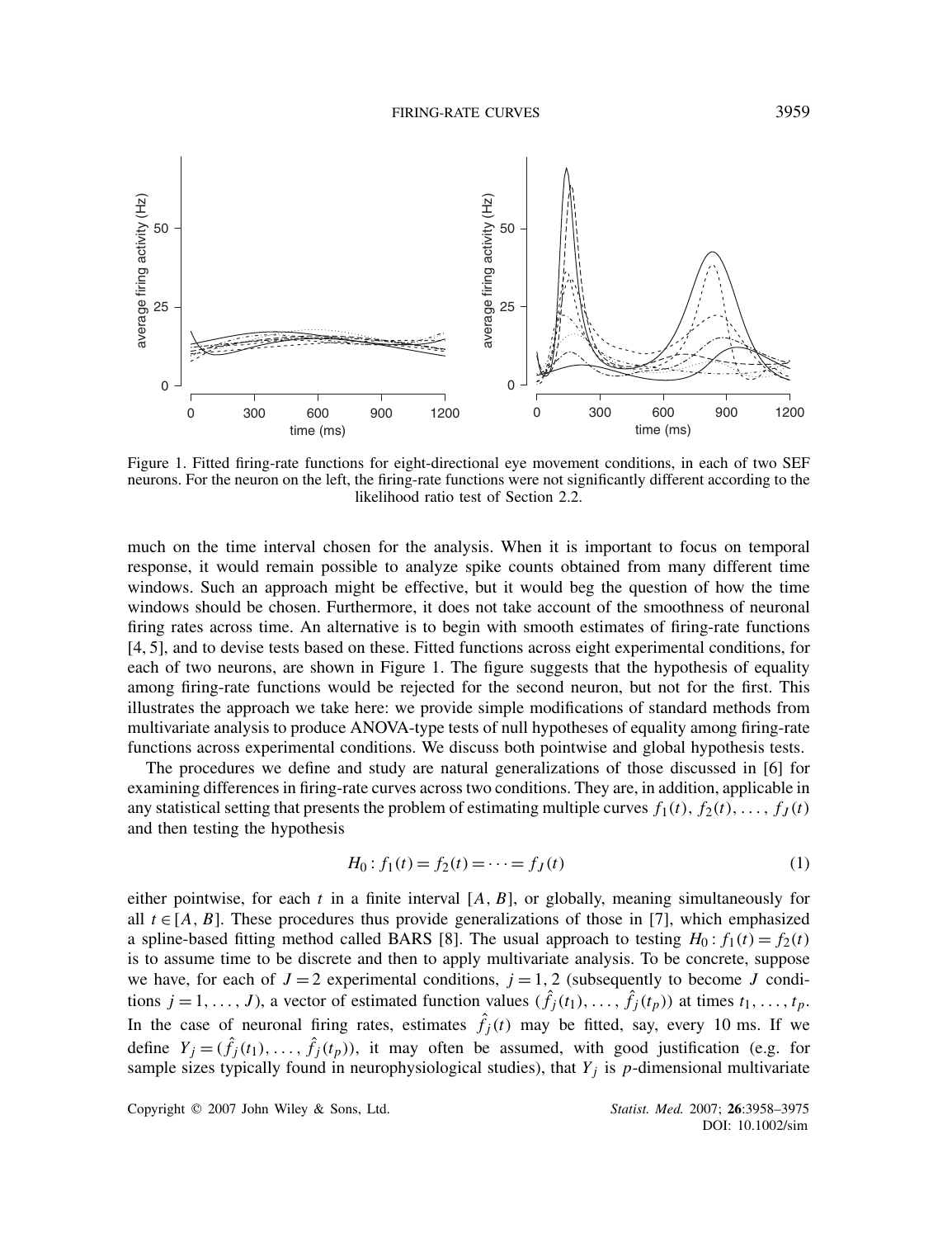normal. We write this as  $Y_i \sim N_p(\mu_i, \Sigma_i)$ , where  $\Sigma_i$  represents the uncertainty in estimating  $(f_i(t_1), \ldots, f_i(t_p))$ . However, the usual Hotelling's  $T^2$  test from multivariate analysis cannot be applied because (i) the matrices  $\Sigma_1$  and  $\Sigma_2$  are unequal; (ii) the matrices  $\Sigma_1$  and  $\Sigma_2$  are not estimated by sample covariance matrices; and (iii) the matrices  $\Sigma_1$  and  $\Sigma_2$  are singular (non-invertible). Furthermore, (iv) the number of time points  $p$  may be large, so that the test may not be very powerful (for example, see [9]). As discussed in [7], problems (i)–(iii) are easily fixed, while the use of BARS drastically reduces the dimensionality of the problem by fitting splines with a relatively small number of knots, thereby gaining power. We use an analogous approach here, modifying the usual multivariate ANOVA. In the applications reported here, we have used BARS to fit the curves initially and then applied likelihood ratio (LR) tests based on the asymptotic distribution of BARS fits. For brevity we omit a description of BARS and refer readers to [7] and the references cited there. The techniques we describe could be applied with any smoothing method.

We also generalize by considering populations of individuals (here, populations of neurons) indexed by  $i = 1, ..., I$ . We then have functions  $f_j^i(t)$  and wish to examine whether there is evidence of differences among conditions, on average, across the population. We may conceptualize the problem in this case as analogous to two-way ANOVA and MANOVA. An example of the kind of results obtained from a population-level analysis is given in Figure 2.

In Section 2, we first present methods for analyzing individual neurons, and then discuss population analyses. Each of these two situations includes both 'pointwise' analyses, which provide significance tests at every value of discretized time, and 'global' analyses, which evaluate the statistical significance of the totality of differential responses across time. Our point of view here is that the global analyses provide protection against false discovery of pointwise differences. Thus, one would first conduct global analyses and then, when significant, move on to pointwise analyses. In Section 3, we give results from a small simulation study of these approaches, where, to save



Figure 2. Pointwise likelihood ratio test for the population of neurons. The log-likelihood is plotted as a function of time (0–1200 after appearance of the target). The dotted horizontal line identifies significance at the 0.01 level. This test indicates differential firing roughly 100–500 ms post target, and again roughly 700–1000 ms post target.

Copyright q 2007 John Wiley & Sons, Ltd. *Statist. Med.* 2007; **26**:3958–3975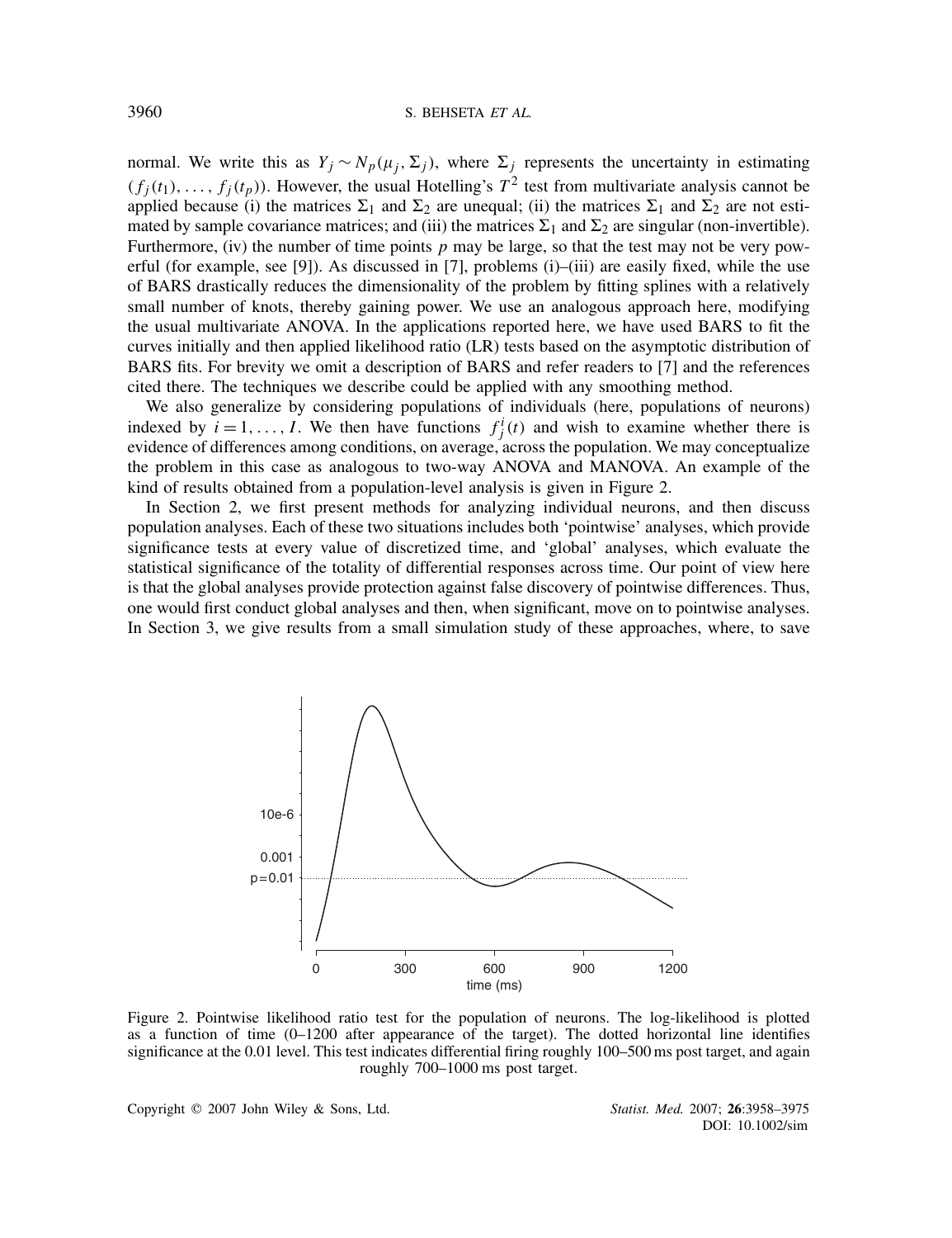#### FIRING-RATE CURVES 3961

computing time, we have used Normal kernel smoothing (Gaussian filtering) instead of BARS. In Section 4 we describe an analysis of data from 233 neurons recorded in the supplementary eye field (SEF) of two rhesus monkeys. We show how the methods developed here provide, first, a rigorous approach to identifying differences across conditions among firing-rate functions that evolve over time and, second, a way of identifying neurons that are involved in differing networks under differing experimental conditions. Section 5 contains discussion.

#### 2. METHODS

We will present methods for the four cases separately: (i) pointwise analysis for a single neuron; (ii) global analysis for a single neuron; (iii) pointwise analysis for a population of neurons; and (iv) global analysis for a population of neurons. Before doing so, we introduce notation and discuss the general approach of applying the LR test. All of the discussion is stated in terms of neuronal data, although, as we emphasized at the outset, the methodology is general.

We index neurons by  $i = 1, \ldots, I$ , and for each neuron we assume that we have spike train data from multiple trials  $r = 1, \ldots, R_i$  for each of several conditions  $j = 1, \ldots, J$ . We begin by smoothing the Peri-Stimulus Time Histogram (PSTH) (using BARS or some other method) to get fitted vectors  $Y_j^i = (Y_j^i(t_1), \dots, Y_j^i(t_p))$ . We assume (as is the case with BARS) that the smoothing method also gives us corresponding covariance matrices  $\Sigma^i_j$  which, throughout, are taken to be fixed (known). That is, any uncertainty introduced by variance estimation is assumed to be of little importance and is ignored. The functions  $f_i(t)$  appearing in the null hypothesis of equality (stated in the Introduction) are, in this context, trial-averaged firing-rate intensity functions.

We assume  $Y_j^i$  is multivariate normal, as it typically would be in practice, to a good approximation (with at least several trials per condition, and at least a handful of spikes per trial). We note, however, that  $\Sigma_j^i$  is typically (for large *p*) singular. For example, when smoothing with a B-spline basis having *k* knots, there would be only  $k + 2$  degrees of freedom and the variance matrix would, therefore, have rank at most  $k + 2$ , which would typically be much less than the number p of grid points at which the functions are evaluated. We also assume that observations obtained under differing conditions are statistically independent.

The LR test has the general form

$$
LR = \frac{\max_{\theta \in \Omega_0} f_{x|\theta}(x|\theta)}{\max_{\theta \in \Omega} f_{x|\theta}(x|\theta)}
$$
(2)

in which  $\theta$  is the vector of parameters generally lying in a parameter space  $\Omega$  but restricted to lie in  $\Omega_0$  under  $H_0$ . The density  $f_{x|\theta}(x|\theta)$  is the probability density function of the data *x*. We derive LR tests in our four situations below, writing first the numerator of (2) and then its denominator. To obtain a *p*-value for testing *H*0, we then have various possibilities, depending on the four cases considered. In cases (i) and (iii), a  $\chi^2$  distribution may be used. In cases (ii) and (iv), we suggest rough choices of degrees of freedom for  $\chi^2$ , but in all cases parametric or nonparametric Bootstrap procedures could be used instead. For completeness, we provide some details.

#### *2.1. Pointwise analysis for single neurons*

Our pointwise analysis will occur across a sequence of time points, but by 'pointwise' we mean that each time  $t_k$  (for  $k = 1, \ldots, p$ ) will be considered separately. In addition, in this subsection,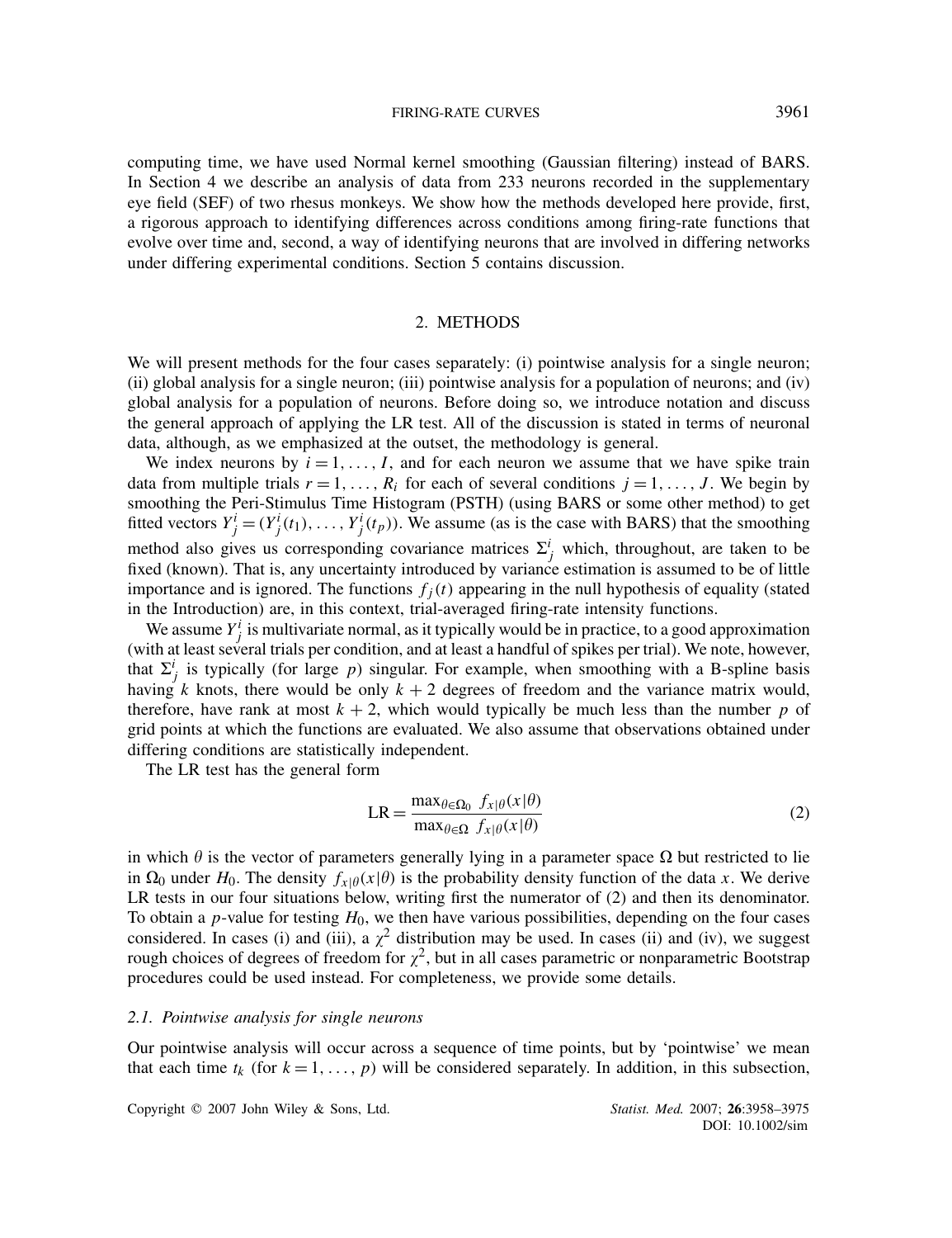we focus on an individual neuron. Thus, we drop the superscript  $i$ , and let  $Y_i$  be a single, arbitrary component of the vector  $(Y_j(t_1), \ldots, Y_j(t_p))$ .

Under the assumption  $Y_j$  ∼ N( $\mu_j$ ,  $\sigma_j^2$ ), the hypothesis  $H_0$  is that of one-way ANOVA, but the within-group variances are assumed unequal and known. (Weerahandi [10] discusses the unequalvariance case in some detail.) In the numerator of the LR statistic, we obtain the maximum likelihood estimator (MLE)

$$
\hat{\mu}_0 = \frac{\sum_{j=1}^J y_j w_j}{\sum_{j=1}^J w_j}
$$

where  $w_j = 1/\sigma_j^2$ , while in the denominator we have  $\hat{\mu}_j = y_j$ . Therefore, we get

$$
LR = \frac{\prod_{j} \left[ \frac{1}{\sqrt{2\pi\sigma_j^2}} \exp\left(\frac{-(y_j - \hat{\mu}_0)^2}{2\sigma_j^2}\right) \right]}{\prod_{j} \left[ \frac{1}{\sqrt{2\pi\sigma_j^2}} \exp\left(\frac{-(y_j - y_j)^2}{2\sigma_j^2}\right) \right]}
$$
(3)

which simplifies to

$$
-2\log LR = \sum_{j=1}^{J} \left(\frac{y_j - \hat{\mu}_0}{\sigma_j}\right)^2
$$
 (4)

Under  $H_0$  and the approximate normality of the fitted values  $Y_j$ , the distribution of this statistic is approximately  $\chi^2$  with *J* − 1 degrees of freedom.

## *2.2. Global analysis for a single neuron*

To treat this case, we write  $Y_j^i = (Y_j^i(t_1), \dots, Y_j^i(t_p))$  and then, because we are still discussing a single neuron, we drop the superscript and assume  $Y_j \sim N_p(\mu_j, \Sigma_j)$ . The null hypothesis  $H_0: \mu_1 = \cdots = \mu_I$  is that of the usual multivariate ANOVA (MANOVA) setting, except that the variance matrices  $\Sigma_i$  are unequal and known. They are also not of full rank, and we therefore project the observed data vectors  $y_i$  to a lower-dimensional space where the projections do have full-rank variance matrices. We write the projections as  $Q_j y_j$ , where  $Q_j$  is the matrix made up of eigenvectors of  $\Sigma_i$  such that

$$
\Lambda_j = Q_j * (\Sigma_j) * (Q_j)^{\mathrm{T}}
$$
\n(5)

is diagonal and full rank, as in [7]. Then, we can write  $Q_iY_i \sim N_{q_i}(Q_i\mu_i, \Lambda_i)$ , where  $q_i$  is the rank of  $\Lambda_i$ .

In Appendix A, we show that the numerator of the LR has the form of a product (over *j*) of  $N_{q_i}(Q_j)\hat{\mu}_0, \Lambda_j)$  densities, where

$$
\hat{\mu}_0 = \left[ \sum_{j=1}^J Q_j^{\mathrm{T}} \Lambda_j^{-1} Q_j \right]^{-} \left[ \sum_{j=1}^J Q_j^{\mathrm{T}} \Lambda_j^{-1} Q_j y_j \right]
$$
\n(6)

Copyright q 2007 John Wiley & Sons, Ltd. *Statist. Med.* 2007; **26**:3958–3975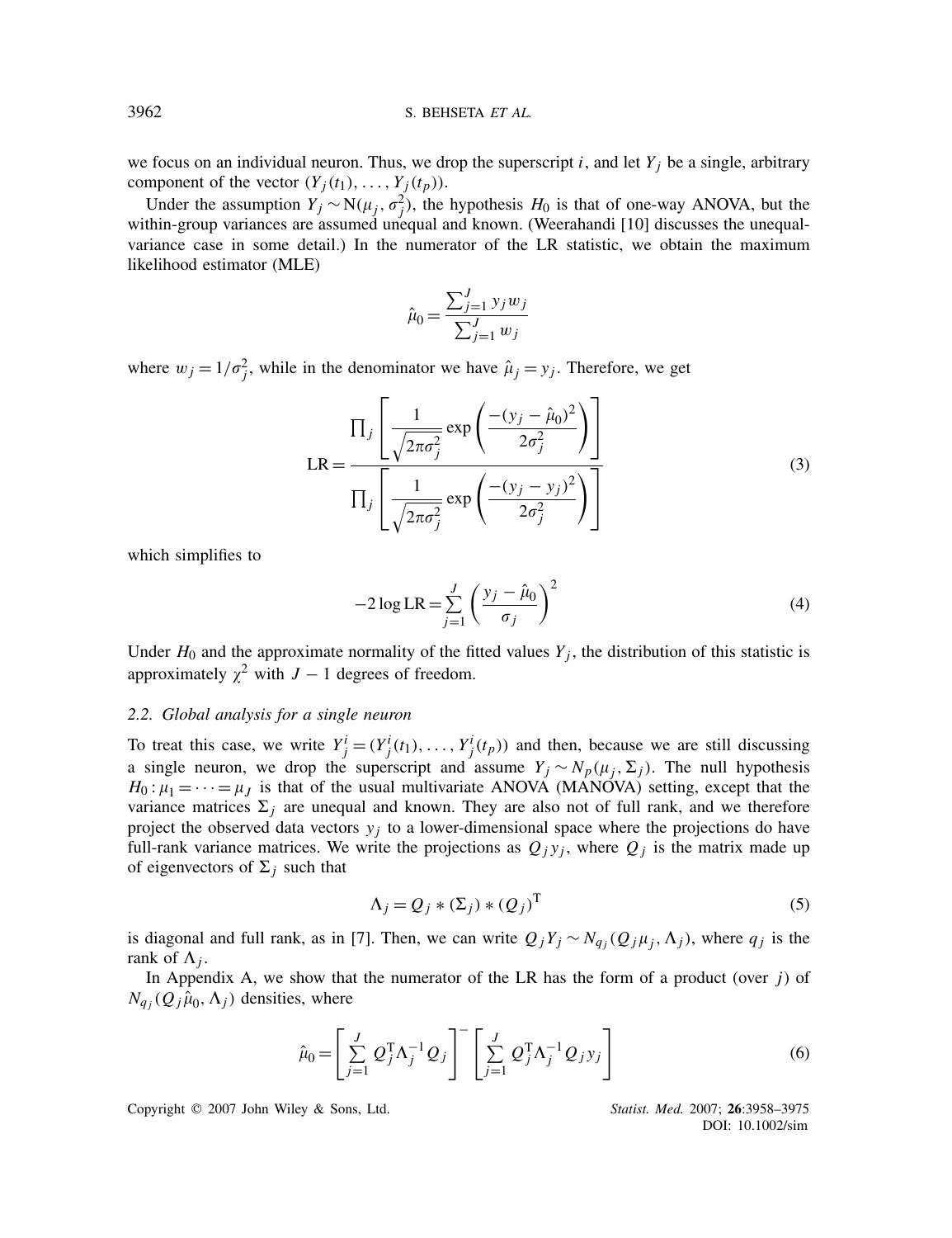and the denominator has the form of a product of  $N_{q_i}(Q_j\hat{\mu}_j,\Lambda_j)$  densities, where  $\hat{\mu}_j = y_j$ . In (6),  $[\sum Q_j^T \Lambda^{-1} Q_j]$ <sup>-</sup> is the generalized inverse (the 'Moore-Penrose' generalized inverse; e.g. [11, p. 56]) of  $\sum Q_j^{\text{T}} \Lambda^{-1} Q_j$ . We obtain

$$
-2\log(\text{LR}) = \sum_{j=1}^{J} (Q_j y_j - Q_j \hat{\mu}_0)^{\text{T}} \Lambda_j^{-1} (Q_j y_j - Q_j \hat{\mu}_0)
$$

If the matrices  $Q_i$  were equal, and we had  $q = q_1 = \cdots = q_J$ , then  $-2 \log LR$  would have an approximately  $\chi^2$  distribution on  $q(J-1)$  degrees of freedom. We might therefore take −2 log LR to have roughly a  $\chi^2$  distribution on  $\bar{q}(J-1)$  degrees of freedom, where  $\bar{q} = (1/J) \sum q_j$ . In several simulations we have found the rough approximation to be quite adequate for purposes such as screening neurons for task-related activity. For example, simulating from  $J = 3$  conditions with 20 trials, we observed an agreement between the quantiles of the empirical distribution of the simulated LR values and their counterparts obtained from a  $\chi^2$  distribution with  $\bar{q}(J-1)$  degrees of freedom, as shown in Figure 3.

An alternative is to apply a nonparametric Bootstrap procedure by resampling the trials while enforcing  $H_0$ . Specifically, if there are  $n_1, \ldots, n_J$  trials among the *J* conditions,

- 1. For  $g = 1, \ldots, G$ 
	- Resample the  $n_1 + n_2 + \cdots + n_J$  trials, then assign the resampled trials to *J* conditions, the first  $n_1$  resampled trials being assigned to condition 1, the next  $n_2$  to condition 2, etc.



Figure 3. The *qq*-plot between the quantiles of the empirical distribution of the simulated likelihood ratio values with their counterparts obtained from a  $\chi^2$  distribution with  $\bar{q}(J - 1)$  degrees of freedom. In this example,  $J = 3$  conditions were considered according to the true firing-rate curves as shown in Figure 4. In this case,  $\bar{q} = 7$ .

Copyright q 2007 John Wiley & Sons, Ltd. *Statist. Med.* 2007; **26**:3958–3975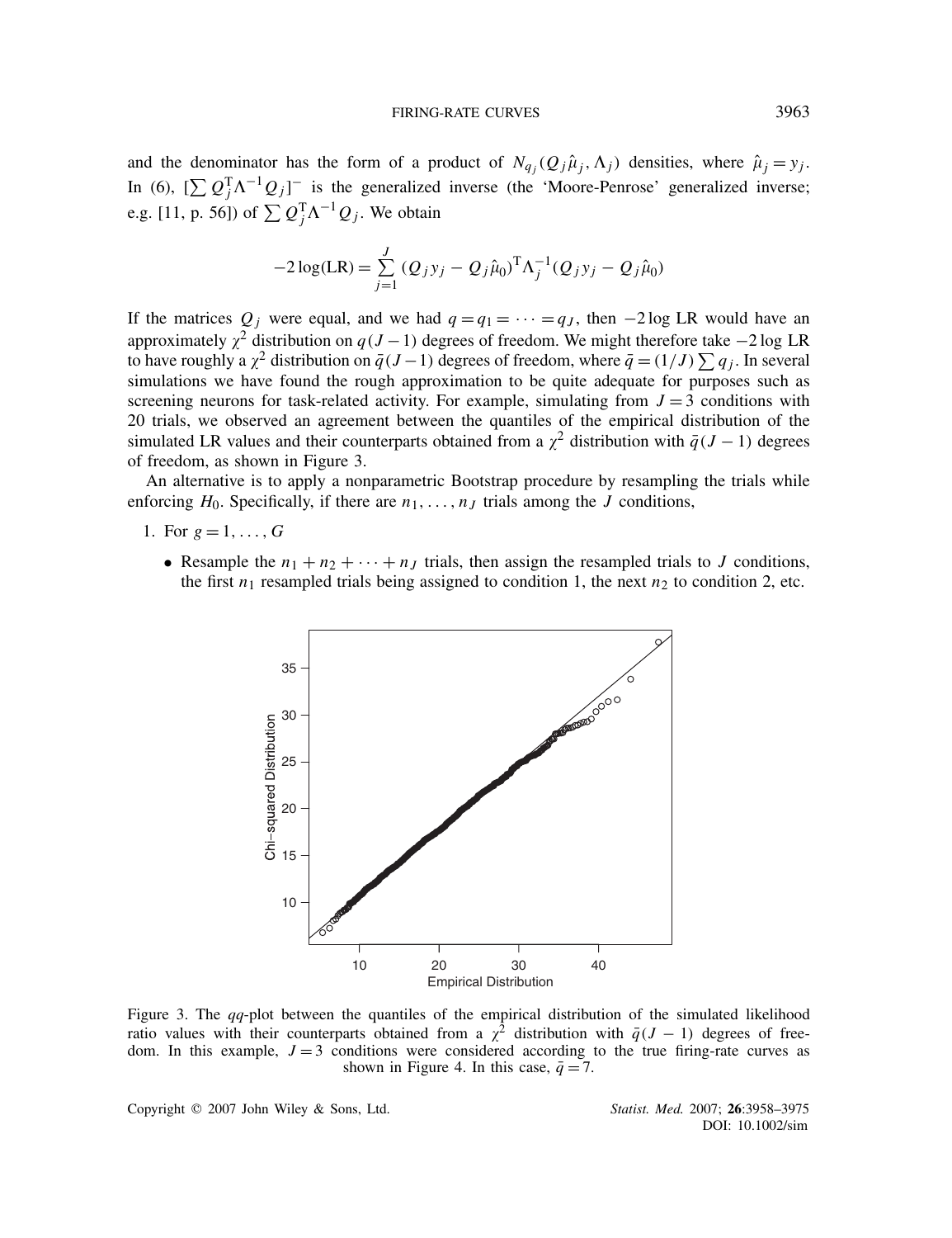- For each condition, form the PSTH and smooth it to obtain vectors  $Y_1^{(g)}, \ldots, Y_J^{(g)}$  in place of the original vectors.
- Compute  $-2 \log(LR)$  based on  $Y_1^{(g)}, \ldots, Y_J^{(g)}$  instead of the original vectors.
- 2. Set *r* equal to the proportion of values *g* for which  $-2 \log(LR)$  based on  $Y_1^{(g)}, \ldots, Y_J^{(g)}$  was larger than −2 log*(*LR*)* based on the original data. It should be noted that *r* is the Bootstrap estimate of the *p*-value.

#### *2.3. Pointwise population analysis*

We consider the set of fitted values  $Y^i_j(t_k)$  at an arbitrary time point  $t_k$  and drop the reference to  $t_k$ , writing instead  $Y^i_j$ . The usual two-way ANOVA model may be written in the form

$$
E(Y_j^i) = \mu + \alpha_i + \beta_j
$$

but in this situation  $V(Y_j^i) = (\sigma_j^i)^2$  is known. As a result, to maximize the likelihood function, we obtain the MLEs for  $\mu$ ,  $\alpha_i$ , and  $\beta_j$ , as weighted least-squares estimates with weights  $w_{ij} = 1/(\sigma_j^i)^2$ [12]. We have

$$
\hat{\mu} = \frac{\sum_{i=1}^{I} \sum_{j=1}^{J} w_{ij} Y_j^i}{\sum_{i=1}^{I} \sum_{j=1}^{J} w_{ij}}
$$

while  $\alpha_i$  can be estimated by solving the equation

$$
\hat{\alpha} = A^{-1}b
$$

in which  $A = \text{Diag}(w_{1+}, \ldots, w_{I+}) - C$  and the *ik*th element of *C* is  $c_{ik} = \sum_{j=1}^{J} w_{ij} w_{kj} / w_{+j}$ , followed by replacing the last row of matrix *A* by  $w_{1+}, \ldots, w_{I+}$ ; and the *i*th element of *b* is given by  $b_i = \sum_{j=1}^{J} w_{ij} y_j^i - \sum_{i=1}^{I} (w_{ij}/w_{+j}) \sum_{k=1}^{I} w_{kj} y_j^k$ , where  $w_{i+} = \sum_{j=1}^{J} w_{ij}$  and  $w_{+j} = \sum_{i=1}^{I} w_{ij}$ . The mirror solution is applied to obtain estimates for  $\beta_i$ :

$$
\hat{\beta} = B^{-1}d
$$

where  $B = \text{Diag}(w_{+1}, \ldots, w_{+J}) - C$  and the *jk*th element of *C* is  $c_{jk} = \sum_{i=1}^{I} w_{ij} w_{ik}/w_{i+1}$ followed by replacing the last row of matrix *B* by  $w_{+1}, \ldots, w_{+J}$ ; the *j*th element of *d* is given  $\sum_{i=1}^{I} w_{ij} y_{j}^{i} - \sum_{i=1}^{I} (w_{ij}/w_{i+}) \sum_{k=1}^{J} w_{ik} y_{k}^{i}$ .

In the numerator of the *LR*, we have  $\beta_i = 0$  for all *j*. Therefore, we get

$$
LR = \frac{\prod_i \prod_j \left[ \frac{1}{\sqrt{2\pi}\sigma_j^i} \exp\left(\frac{-(y_j^i - \hat{\mu} - \hat{\alpha}^i)^2}{2(\sigma_j^i)^2}\right) \right]}{\prod_i \prod_j \left[ \frac{1}{\sqrt{2\pi}\sigma_j^i} \exp\left(\frac{-(y_j^i - \hat{\mu} - \hat{\alpha}^i - \hat{\beta}_j)^2}{2(\sigma_j^i)^2}\right) \right]}
$$

Copyright q 2007 John Wiley & Sons, Ltd. *Statist. Med.* 2007; **26**:3958–3975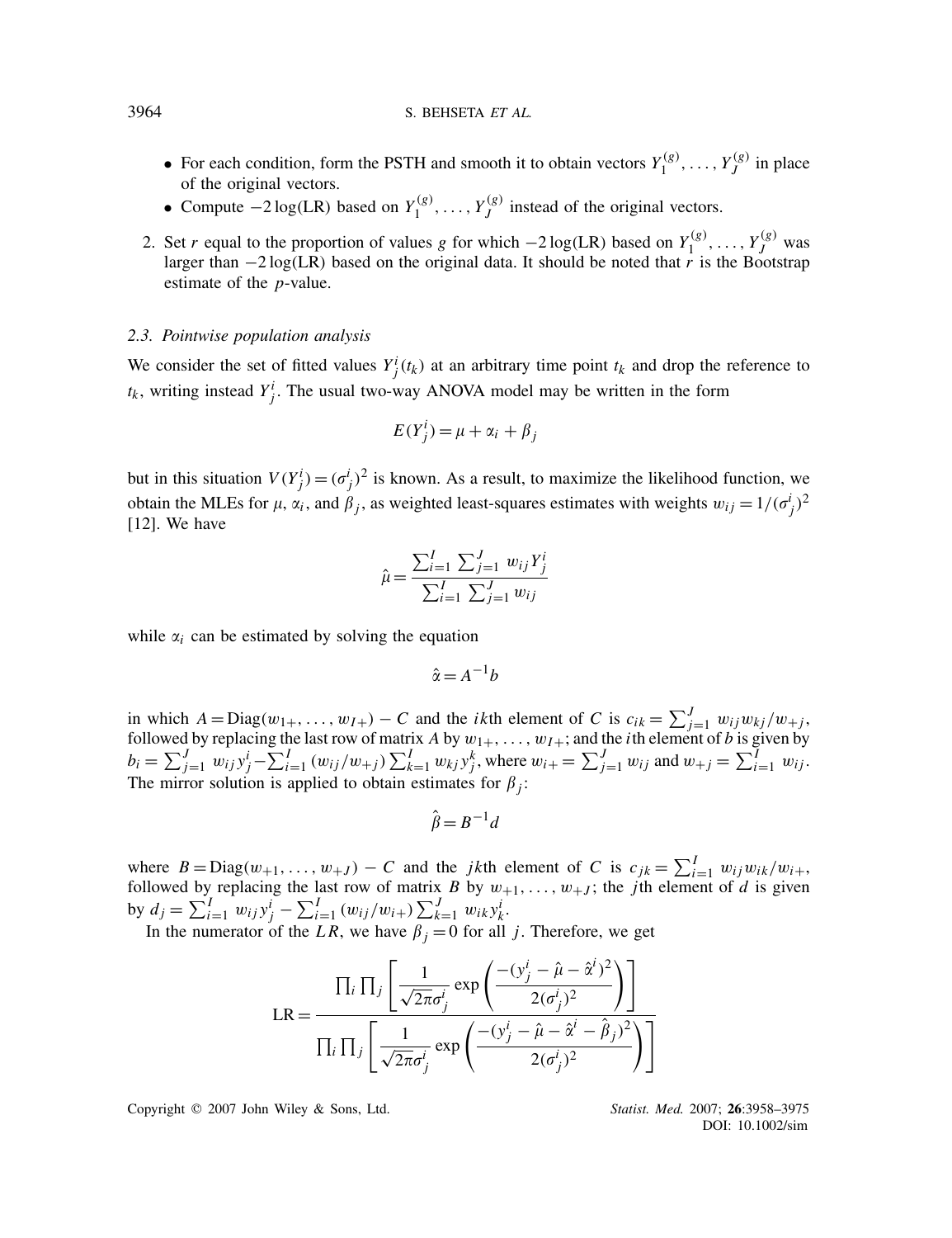which simplifies to

$$
-2 \log LR = \sum_{i=1}^{I} \sum_{j=1}^{J} w_j^{i} (\hat{\beta}_j^2 - 2\hat{\beta}_j (y_j^{i} - (\hat{\mu} - \hat{\alpha}^{i})))
$$

Under  $H_0$  and the approximate normality of the fitted values  $Y^i_j$ , the distribution of this statistic is approximately  $\chi^2$  with *J* − 1 degrees of freedom.

## *2.4. Global population analysis*

In this case, we write  $Y_j^i = (Y_j^i(t_1), \dots, Y_j^i(t_p))$  and assume  $Y_j^i \sim N_p(\mu_j^i, \Sigma_j^i)$ . We have  $E(Y_j^i) = \mu_j^i$ and write

$$
\mu_j^i = \mu + \alpha_i + \beta_j
$$

while  $V(Y_j^i) = \sum_j^i$ . Using the dimensionality reduction projections [7] we have

$$
Q_j^i Y_j^i \sim N_p(Q_j^i \mu_j^i, \Lambda_j^i)
$$

where  $\Lambda^i_j = Q^i_j * (\Sigma^i_j) * (Q^i_j)^T$ . The null hypothesis is  $H_0 : \beta_j = 0$ , for all *j*.

To calculate the LR, first we obtain the maximum likelihood estimates  $\hat{\mu}$ ,  $\hat{\alpha}_i$ , and  $\hat{\beta}_i$  (see Appendix B for details).

Now, defining

$$
\hat{l}_0 = \sum_{i=1}^{I} \sum_{j=1}^{J} [ (Q^i_j y^i_j - Q^i_j (\hat{\mu} + \hat{\alpha}_i))^{\mathrm{T}} (\Lambda^i_j)^{-1} (Q^i_j y^i_j - Q^i_j (\hat{\mu} + \hat{\alpha}_i)) ]
$$

and

$$
\hat{l} = \sum_{i=1}^{I} \sum_{j=1}^{J} [(\mathcal{Q}_{j}^{i} y_{j}^{i} - \mathcal{Q}_{j}^{i} (\hat{\mu} + \hat{\alpha}_{i} + \hat{\beta}_{j}))^{\mathrm{T}} (\Lambda_{j}^{i})^{-1} (\mathcal{Q}_{j}^{i} y_{j}^{i} - \mathcal{Q}_{j}^{i} (\hat{\mu} + \hat{\alpha}_{i} + \hat{\beta}_{j}))]
$$

we get

$$
-2\log LR = -\hat{l}_0 + \hat{l}
$$

The distribution of this statistic can be roughly approximated *via* a  $\chi^2$  with  $\bar{q}(J - 1)$  degrees of freedom, where  $\bar{q} = (1/J) \sum q_j$ . We have compared this with a nonparametric Bootstrap in several simulated examples and judge the rough approximation, adequate except in borderline circumstances, where a Bootstrap procedure should be used. The Bootstrap is similar to that in Section 2.2, except that here the trials must be resampled separately for each neuron. Specifically, if there are  $n_1^i, \ldots, n_J^i$  trials among the *J* conditions for the *i*th neuron.

- 1. For  $g = 1, \ldots, G$ 
	- For neurons  $i = 1, \ldots, I$ ,

Copyright q 2007 John Wiley & Sons, Ltd. *Statist. Med.* 2007; **26**:3958–3975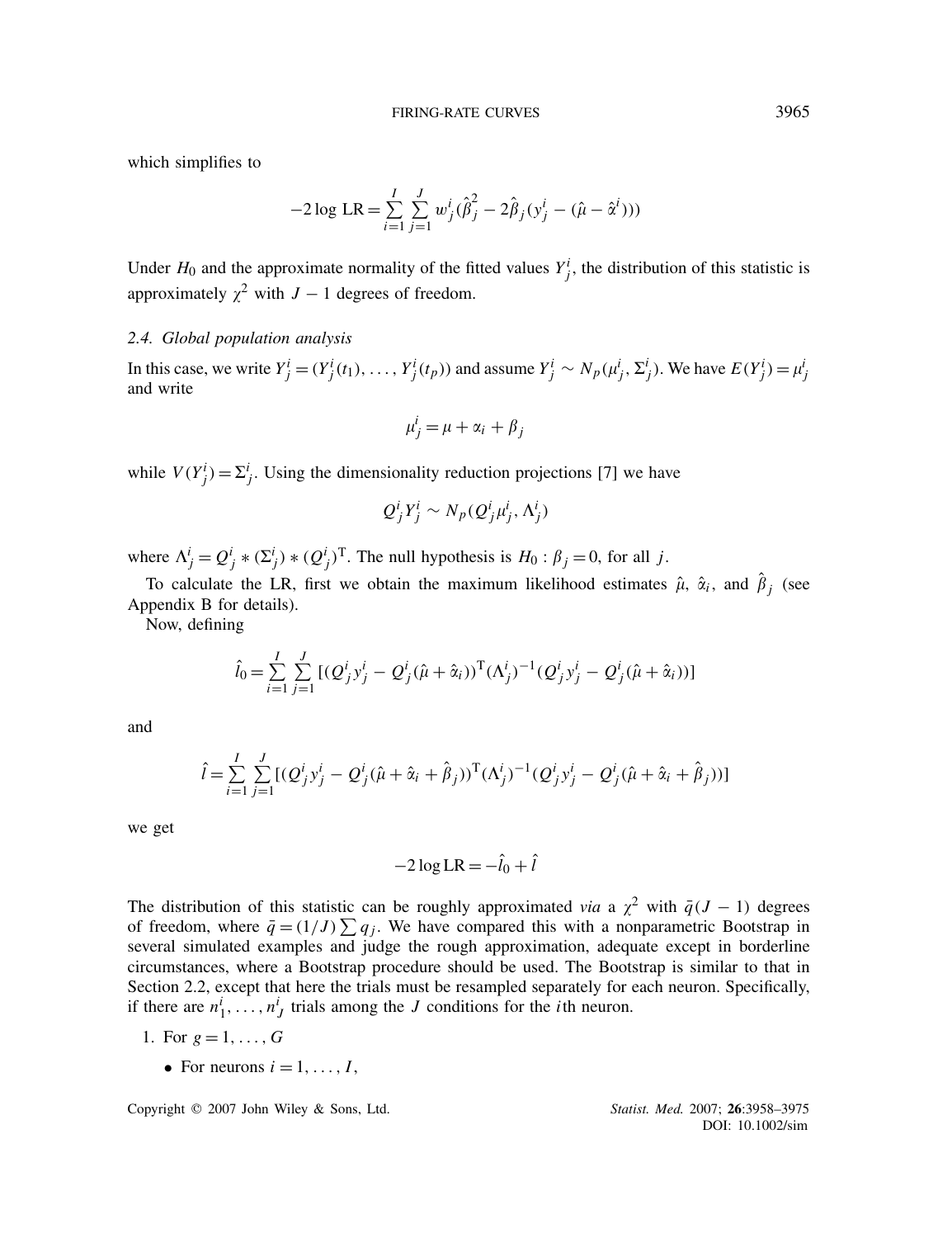resample the  $n_1^i + n_2^i + \cdots + n_J^i$  trials, then assign the resampled trials to *J* conditions; the first  $n_1^i$  resampled trials are assigned to condition 1, the next  $n_2^i$  to condition 2, etc. For each condition, form the PSTH and smooth it.

This produces vectors  $Y_1^1(g), \ldots, Y_J^1(g), \ldots, Y_I^I(g), \ldots, Y_J^I(g)$ , in place of the original vectors.

- Compute  $-2 \log(LR)$  based on  $Y_1^{(g)}, \ldots, Y_J^{(g)}$  instead of the original vectors.
- 2. Set *p* equal to the proportion of values *g* for which −2 log(LR) based on  $Y_1^{(g)}, \ldots, Y_J^{(g)}$  was larger than −2 log*(*LR*)* based on the original data.

## 3. SIMULATION STUDY

We assessed the power of the LR tests under case (ii), the global test for single neurons. We did so under two scenarios, each with three distinct true firing-rate curves as indicated in Figures 4 and 5. The firing-rate curves were based roughly on the observed firing-rate function from an inferotemporal neuron displayed in [4].

For each firing-rate curve, we generated Poisson data in 10 ms bins for repeated trials. We implemented the simulation by considering a Bernoulli random variable *W(t)* (taking the values 0 or 1), for  $t = 1, \ldots, 1000$ . We generated a spike with  $pr(W(t) = 1) = f(t)/100$ , where  $f(t)$  is the value of each curve in Figure 4. Finally, we smoothed the data using kernel estimators (formula 1 in [6]), with the choice of Gaussian kernel. The choice of bandwidth was based on the method of [13] (see [6, formula 2]; the R-algorithm of this method can be found in [11, p. 183]).



Figure 4. Curves used for power study under the first simulation scenario. In this case the curves are close to each other and, to distinguish them reliably, a fairly large number of trials are needed.

Copyright q 2007 John Wiley & Sons, Ltd. *Statist. Med.* 2007; **26**:3958–3975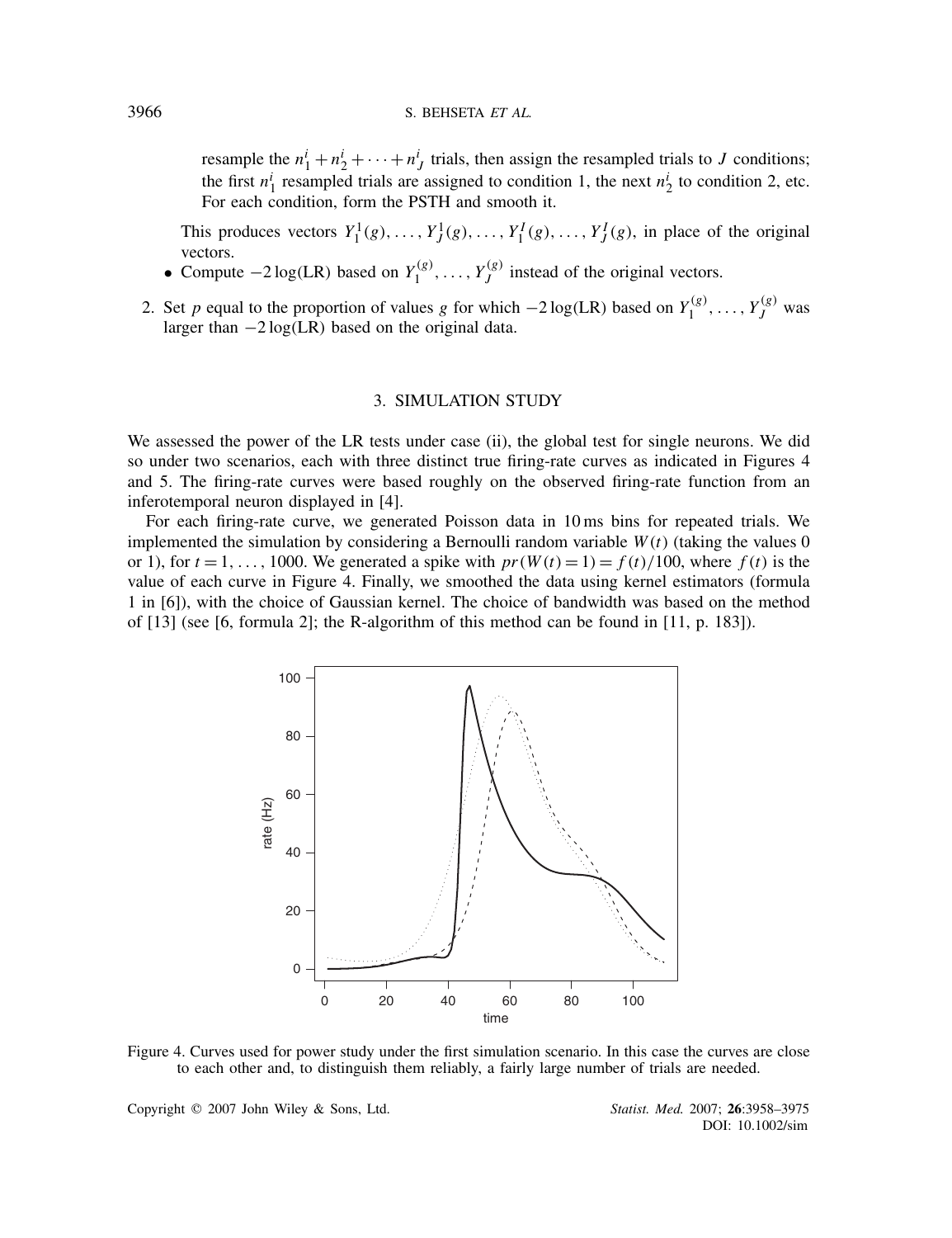

Figure 5. Curves used for power study under the second simulation scenario. In this case the curves are quite far apart, and relatively little data are needed to distinguish them reliably.

Table I. Simulation study of power under two scenarios for the alternative hypothesis.

| Type I error | Scenario 1 | Scenario 2 |  |
|--------------|------------|------------|--|
| 0.05         | 28         |            |  |
| 0.01         | 61         | 15         |  |

The minimum number of trials required to achieve a power of 0.80 is shown. For example, 28 trials are needed to achieve power of 0.80 under scenario 1 with a test having type I error of 0.05.

We display results in two ways. First, the minimum number of trials needed to achieve a power of 0.80 (a widely applied standard) is shown in Table I for type I error set to each of 0.05 and 0.01. The power based on 15, 30, and 60 trials is shown in Table II. It is apparent that the method is able to detect even relatively small differences with a moderate number of trials, and larger differences with a quite modest number of trials.

## 4. ANALYSIS OF SEF DATA

#### *4.1. Data and scientific issues*

The macaque SEF, an area on the dorsomedial shoulder of the frontal lobe, is involved in the generation of saccadic eye movements. Characterizations of SEF activity are discussed in [14] and the references therein. The data analyzed here come from a study conducted by Moorman and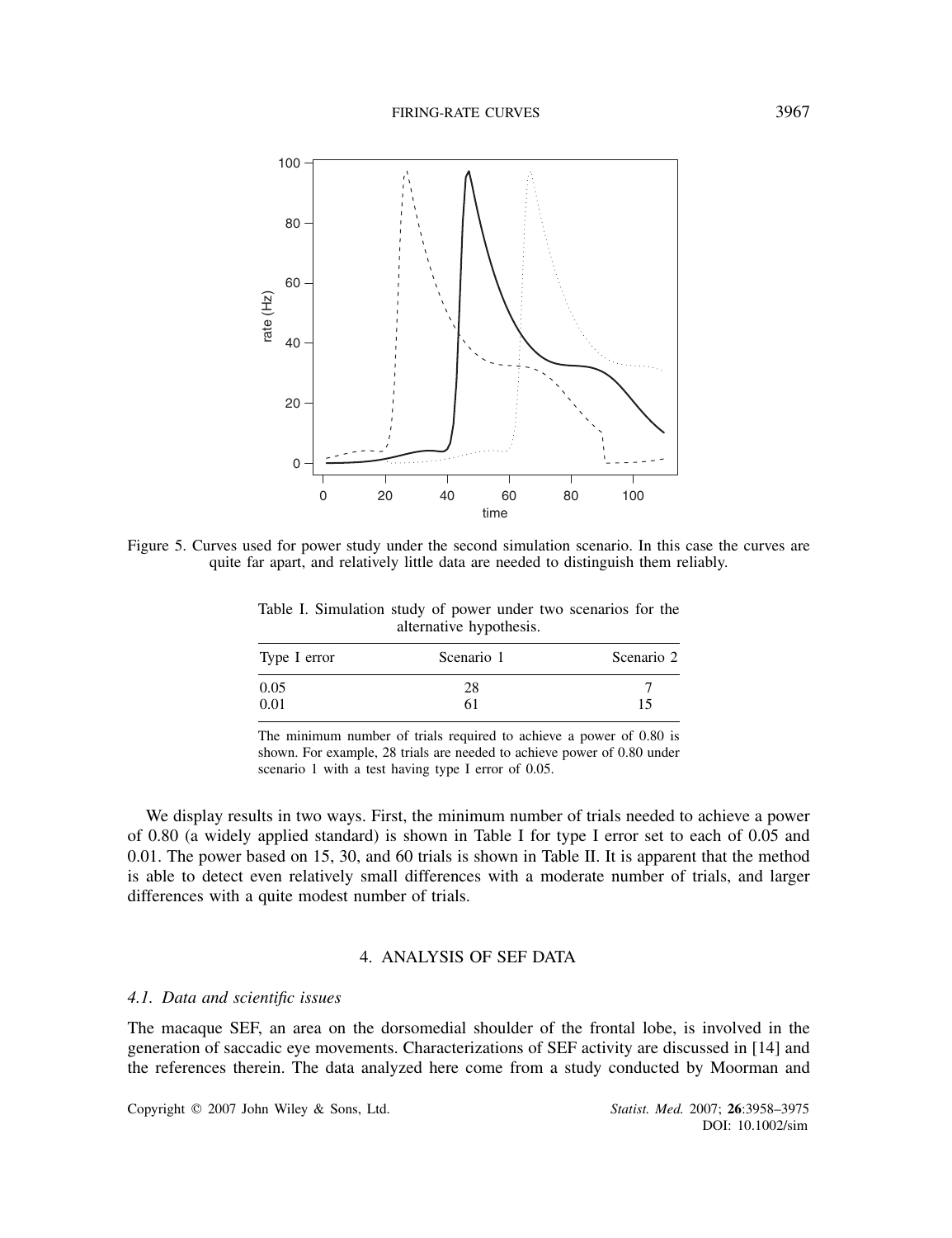|              | Scenario 1     |                |                | Scenario 2     |                |              |
|--------------|----------------|----------------|----------------|----------------|----------------|--------------|
| Type I error | 15             | 30             | 60             | 15             | 30             | 60           |
| 0.05<br>0.01 | 0.598<br>0.473 | 0.750<br>0.662 | 0.890<br>0.798 | 0.793<br>0.670 | 0.890<br>0.799 | 1.00<br>1.00 |

Table II. Power of tests under the two scenarios.

Results are shown as power achieved for 15, 30, and 60 trials. For example, in the first scenario with 15 trials and type I error of 0.05, the power is only 0.598.

Olson [15]. Our analysis is a demonstration of the capabilities of our methodology rather than a documentation of the properties of SEF neurons. For this purpose, we focus only on the spatial response of SEF neurons, and only on the 'dot' component of the 'bar-dot' task used by Moorman and Olson. A summary of this component of the task appears in Figure 6.

In the data considered here, SEF neuronal responses were obtained in  $J = 8$  spatial conditions, each condition corresponding to a direction of eye movement. It is known that many SEF neurons are spatially tuned, so a given neuron will tend to fire most rapidly for movement in a particular direction—called the 'preferred direction' for that neuron. A range of 8–16 trials (repetitions) were obtained for each condition, for each neuron. The data for our analysis consist of the counts, accumulated across trials, in 10 ms bins, beginning 0 ms and ending 1200 ms after appearance of the target. We thus have data vectors of length 120. In our analysis, data from 233 SEF neurons were examined.

There are two issues we wish to address. First, there is the identification of task-related activity. In the setting we are considering here, this becomes identification of neurons for which there is differential directional response. Second, among directionally responsive neurons, we wish to identify those where there is a different temporal response in the preferred direction than in the anti-preferred direction. A neuron showing a distinct temporal pattern of responses would be involved in different functional networks for differing movement conditions.

## *4.2. Analysis*

For each of  $I = 233$  neurons in  $J = 8$  directional eye movement conditions, we have a vector  $Y^i_j = (Y^i_j(t_1), \dots, Y^i_j(t_p))$  of spike counts, accumulated across trials, with  $p = 120$ . One would expect many SEF neurons to be directionally tuned, with a maximal firing rate in a particular direction, called the cell's 'preferred direction'. With only eight-directional movements we cannot identify the preferred direction very precisely, and it is not our purpose here to provide a detailed model of directional tuning. (For methods of doing so, see [16].) However, the directional conditions do need to be defined in terms of the preferred direction; that is, in principle, we would want to define experimental conditions in terms of their rotation, say, clockwise, relative to the preferred direction. For this purpose, we began by identifying each neuron's direction of maximal firing rate. We then defined this direction as Condition 1, and defined Conditions 2–8 as successive directions found by rotating clockwise from Condition 1. Thus, for every neuron, Condition 1 was defined as the direction of maximal firing rate; Condition 2 was defined as the direction obtained by rotating 45◦ clockwise from Condition 1, etc.

We applied the global analysis for single neurons to all 233 neurons, and identified those neurons for which the firing-rate functions across the eight-directional conditions were significantly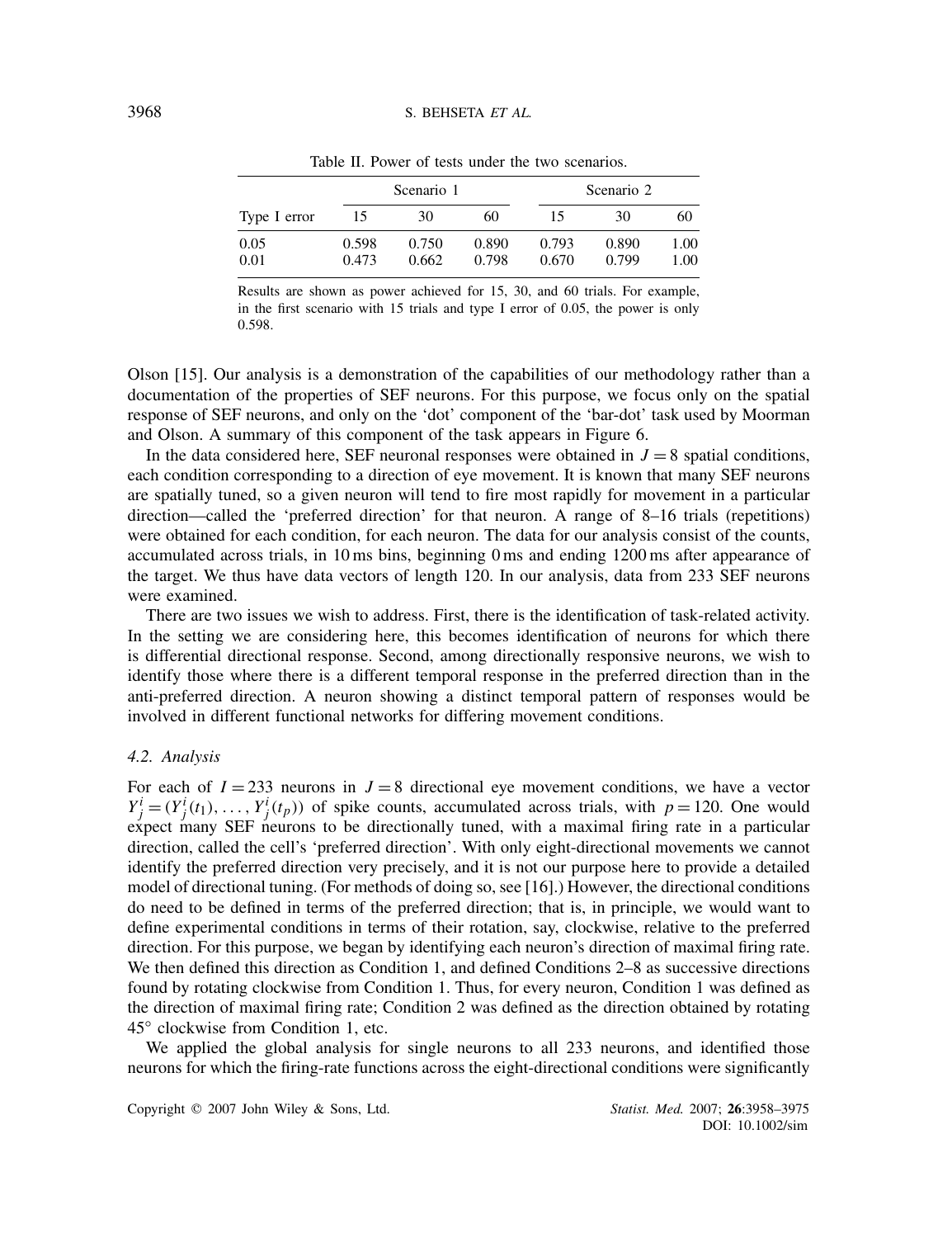

Figure 6. Directional visually guided saccade task. Part A of the figure indicates there were eight conditions in which the saccade target was a dot, each condition corresponding to a different direction. Part B shows the sequence of events during the trial. (1) A white fixation spot appeared at the center of the screen and the monkey achieved foveal fixation. (2) After 200 ms, the fixation spot was replaced by a gray target which instructed the monkey to prepare a saccade to the upcoming dot target. (3) A delay ensued. (4) The target display appeared and remained on during an ensuing delay period. (5) Offset of the fixation spot served as an imperative cue. (6) The monkey was required to make a saccade directly to the target.

different, with  $p < 0.01$ . Examples of fitted firing-rate functions for two neurons, one where they are significantly different and the other where they are non-significant, are shown in Figure 1. This eliminated 75 non-significant neurons, leaving us with 158 neurons having condition-dependent firing-rate functions.

We also applied a pointwise population analysis to identify time regions where there tend to be differential firing rates across neurons. Figure 2 shows the log-LR, plotted across time. A dotted horizontal line is drawn to indicate the 0.01 significance level. This figure indicates that most of the population-level differential firing occurs 100–500 ms post target, but there is also considerable differential response surrounding the eye movement, roughly 700–1000 ms post target.

The population-level differential response in Figure 2 could arise in at least two different ways. It could come from a population of firing-rate curves that tend to exhibit both early and late response, as in the second neuron in Figure 1, where the essential distinction among directions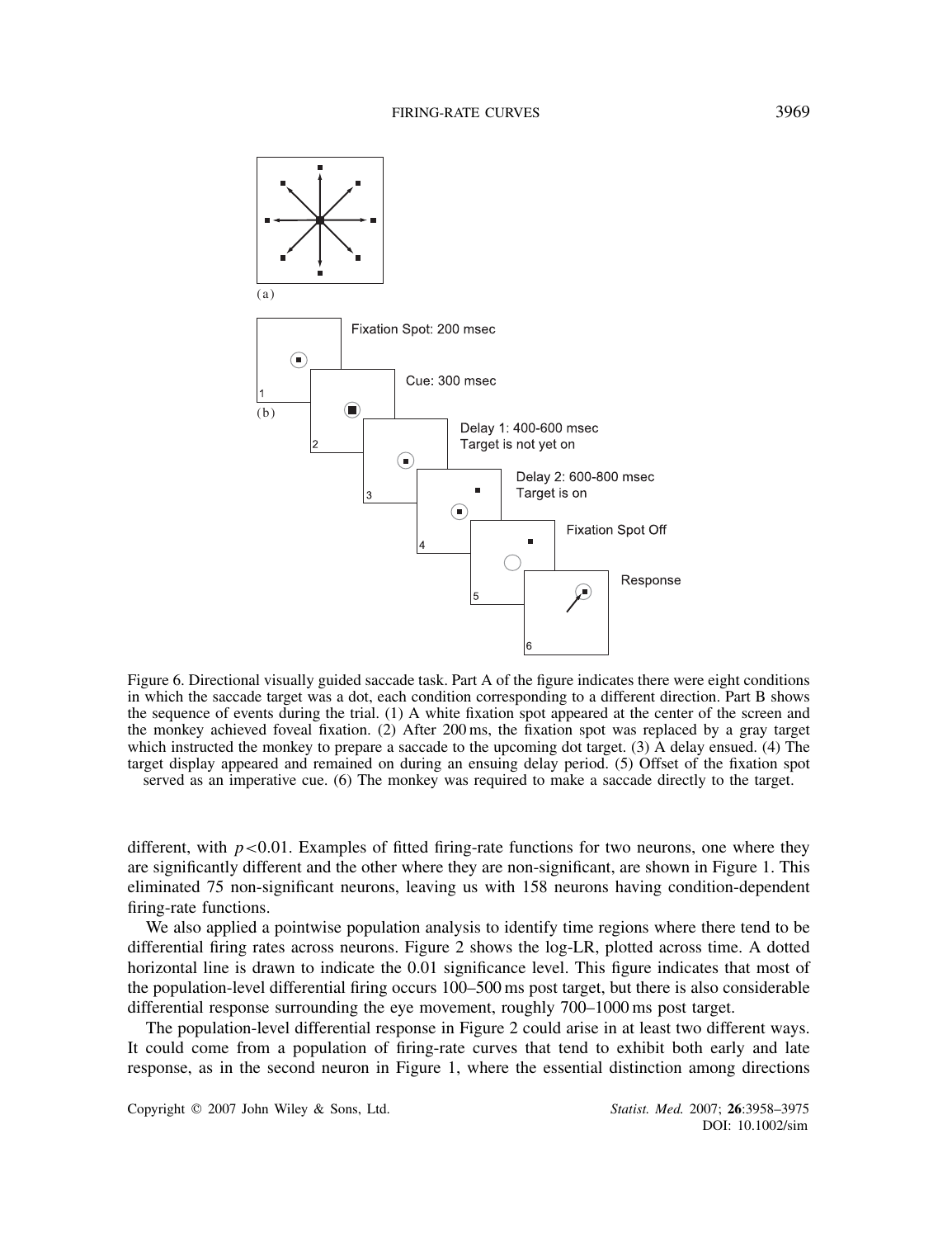is simply that each neuron tends to fire more rapidly in its preferred direction, with the overall firing rate diminishing as the directions move away from the preferred direction. In other words, the firing-rate functions might differ by additive or multiplicative constants. Another possibility is that the temporal response itself might change with direction. For example, for some neurons there may be a substantial response related to eye movement mainly in the preferred direction, which is suppressed for movement in the anti-preferred direction.

To search for such differential temporal responses that would not depend on the overall firing rate, we normalized the fitted firing-rate functions before subjecting them to analysis: we divided by the pointwise average firing rate, averaged across the eight conditions; that is, for each time  $t_k$ , we created observations  $W^i_j(t_k) = Y^i_j(t_k)/\overline{Y}^i(t_k)$ , the mean  $\overline{Y}^i(t_k)$  being found separately for each neuron. We also reduced the directional data somewhat. Because the preferred direction was not exactly at Condition 1, but rather somewhere between Condition 1 and Condition 2 or between Condition 1 and Condition 8, and also because Conditions 2 and 8 typically had responses that were similar to those in Condition 1, we contrasted Conditions 8, 1, and 2 against Conditions 4, 5, and 6. We did this for each neuron by creating one vector of length  $360 = 3 \times 120$ , obtained by concatenating the data for Conditions 8, 1, and 2; and then we created a second vector of length 360 by concatenating the data for Conditions 4, 5, and 6. We then applied a global analysis of single neurons for  $J = 2$  conditions (which reduces to a modified Hotelling's  $T^2$ , as in [7]). This produced 20 neurons that were significant at the 0.01 level. The fitted firing-rate functions for these 20 neurons were examined by eye, and nine shared a particularly interesting pattern. As shown in Figure 7, these neurons demonstrated both early and late response at or near the preferred direction, but only early response at or near the anti-preferred direction.

#### 5. DISCUSSION

The purpose of this article was to provide methods for testing equality among functions across multiple conditions. In the setting of neuronal data analysis, we have illustrated these methods by identifying, within a substantial sample, neurons that have condition-related differences among firing-rate functions; population-level differences across conditions; and neurons that exhibit interesting patterns of temporal difference across conditions. The methods are easily applied in high-level software such as R or MATLAB.

In our population-level analyses, we applied fixed-effects tests. An alternative would be to assume, as in [17], that each function is a Gaussian process and then, instead, use tests based on random-effects models. We explored this alternative. That approach requires additional effort and more specialized software. Unless assessments of variability among functions were of immediate interest (as in [17]), we do not think the extra effort would yield much useful additional information. The relative simplicity of the tests used here is part of their appeal.

A referee asked us to be more specific in justifying approximate multivariate normality for data sets such as those discussed in Section 4. Our confidence in the suitability of approximate normality is based on experience in this and related situations (see [18]). To demonstrate the accuracy of the approximation within the context of our BARS-based smoothing, we examined the posterior of the vector  $\mu = (f_i(t_1), \ldots, f_i(t_p))$ , which is estimated by  $y = (\hat{f}_i(t_1), \ldots, \hat{f}_i(t_p))$ . Specifically, we calculated the exact posterior probability of sets of the form  $\{\mu : (\mu - y)^T \Sigma^-(\mu - y) < c\}$ where *c* is the 0.95 quantile of the  $\chi^2$  distribution that would result if the posterior were exactly normal; if the posterior were highly non-normal, the probability of these sets would be different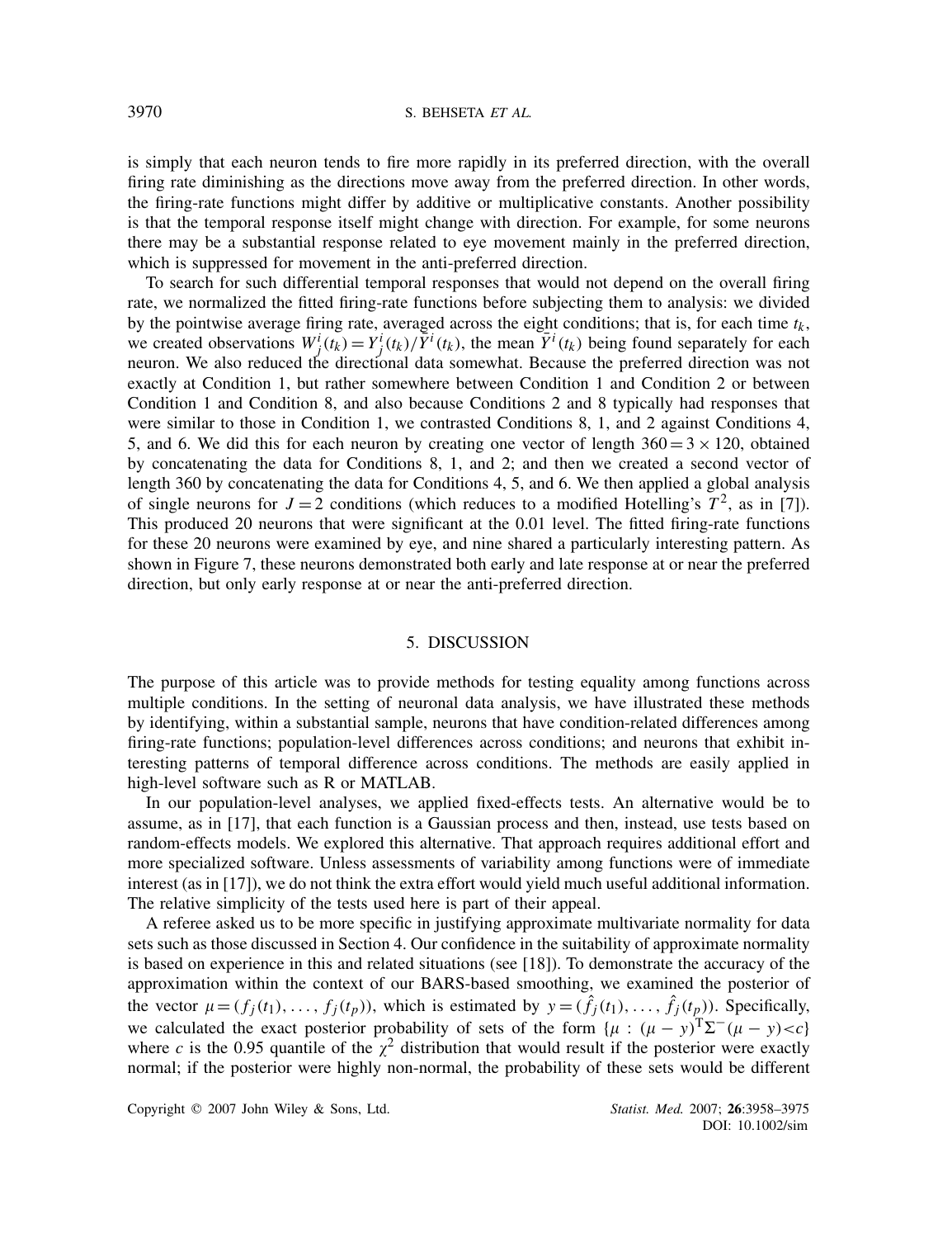FIRING-RATE CURVES 3971



Figure 7. Firing-rate functions for nine neurons in preferred (solid) and anti-preferred (dashed) directions. The *x*-axis is time measured in milliseconds, and the *y*-axis represents the firing rate in Hertz. These neurons had normalized firing-rate functions that were significantly different (*p<*0*.*01) at or near preferred *versus* at or near anti-preferred directions. At or near preferred directions these neurons responded both early (with target-related activity) and late (with movement-related activity), while at or near the anti-preferred direction the late response was suppressed.

than 0.95. (Posterior normality of  $\mu$  is not the same as normality of *Y*, but posterior and frequentist Normality tend to go hand in hand, and the latter is harder to evaluate for BARS-based procedures.) We obtained results for five sets of data obtained from two neurons among those described in Section 4. The first neuron had 88 trials, and the second 10 trials. This gave us two of our data sets. We then randomly sampled 10 and 5 trials from the first neuron and 5 trials from the second neuron, so that we had two cases with 5 trials, two cases with 10 trials, and one case with 88 trials. The resulting posterior probabilities were obtained from 5 long Markov Chain Monte Carlo runs, having a simulation standard error of 0.005 (i.e. two-digit accuracy in the posterior probabilities). The 88-trial data set gave a posterior probability of 0.95 (in agreement with the putative figure to two digits), while all the other four data sets gave a posterior probability 0.94. In our experience, close agreement between exact and approximate central probabilities is common. We would expect that, with firing rates of at least several Hz and five or more trials, it would be unusual to obtain highly inaccurate *p*-values for the resulting multivariate tests.

In multi-trial neurophysiological data, there are sometimes trends across trials, as when learning occurs. In such situations, trial-averaged firing rates may be misleading. The methodology we have described should be of interest when condition-related temporal responses may reasonably be examined by averaging across trials. More specifically, from a theoretical point of view, in settings such as the one described in Section 4, the functions  $f_i(t)$  have the form  $f_i(t) = E(\lambda_{ir}(t|H_t))$ ,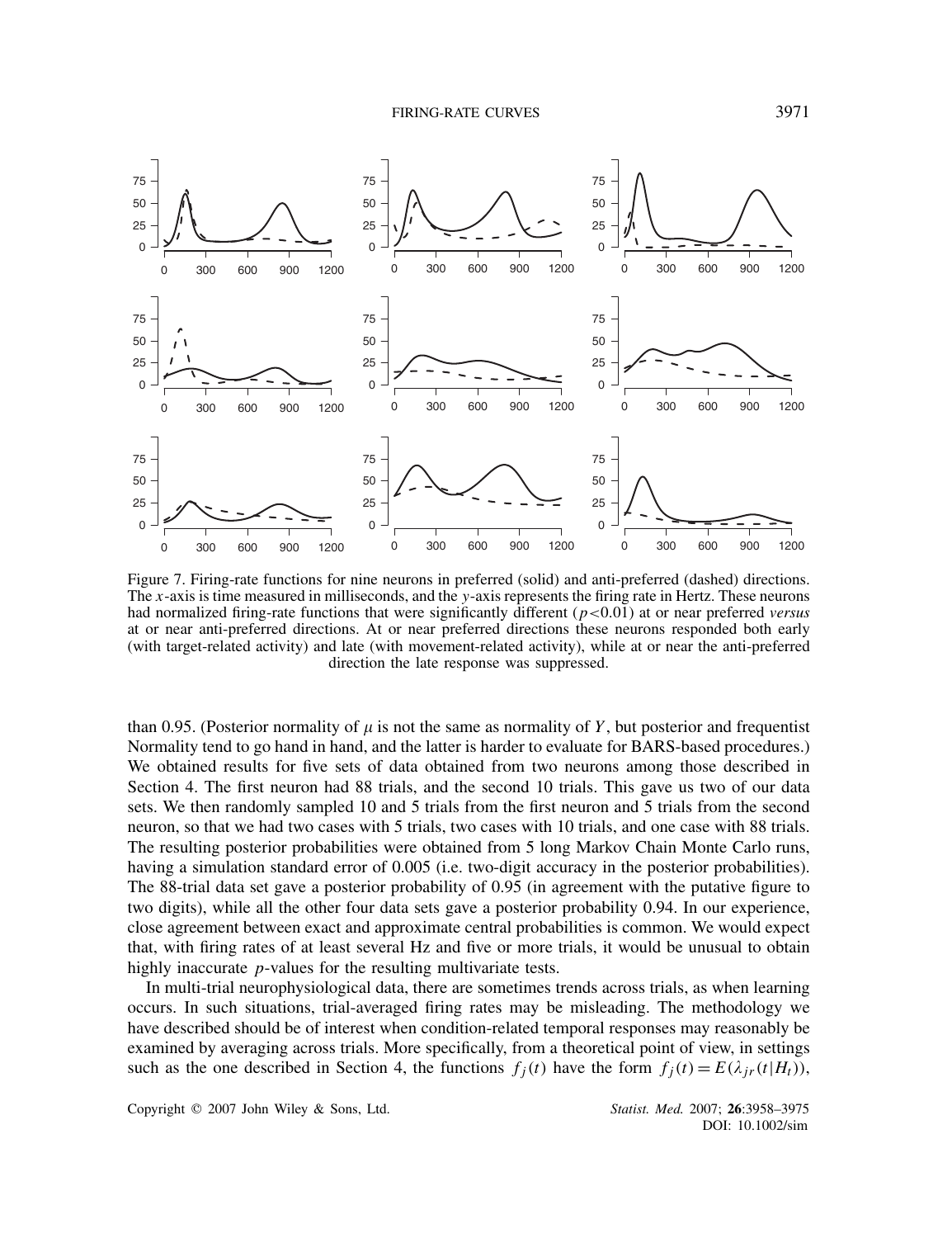where  $\lambda_{ir}(t|H_t)$  is a conditional intensity function that describes the spiking behavior of a given neuron on trial  $r$  and the expectation is taken across trials. One situation in which this is clearly of interest is when there is no excess trial-to-trial variability, that is, no variability beyond that produced by a conditional intensity that contains no trial-specific effects [19]. However, analysis of trialaveraged firing-rate functions does not assume trial-to-trial effects to be absent; it merely assumes that the average behavior across trials is informative. This assumption is analogous to assumptions made in many diverse statistical contexts involving random-effects models or aggregate response estimation based on generalized estimating equations, and is imbedded in much neurophysiological investigation.

## APPENDIX A: DERIVATION OF LIKELIHOOD RATIO FOR GLOBAL ANALYSIS WITH A SINGLE NEURON

Letting MVN(*y*;  $\mu$ ,  $\Sigma$ ) denote the multivariate normal density with mean  $\mu$  and variance  $\Sigma$  evaluated at *y*, we write the numerator of the LR statistic as follows:

$$
L_{H_0}(\mu_0, ..., \mu_0) = \prod_{j=1}^J MVN(Q_jy_j; Q_j\mu_0, Q_j\Sigma_jQ_j^T)
$$
  
=  $c \prod_{j=1}^J |\Lambda_j|^{\frac{-1}{2}} \times \prod_{j=1}^J \exp \left\{ \frac{-1}{2} [(Q_jy_j - Q_j\mu_0)^T \Lambda_j^{-1} (Q_jy_j - Q_j\mu_0)] \right\}$ 

Therefore, the log-likelihood is as follows:

$$
l_0 = c + \sum_{j=1}^{J} \ln |\Lambda_j|^{\frac{-1}{2}} - \sum_{j=1}^{J} \frac{1}{2} [ (Q_j y_j - Q_j \mu_0)^{\mathrm{T}} \Lambda_j^{-1} (Q_j y_j - Q_j \mu_0) ]
$$

so, the quadratic form can be written as follows:

$$
U = \sum [(Q_j y_j)^T \Lambda_j^{-1} (Q_j y_j) - (Q_j y_j)^T \Lambda_j^{-1} (Q_j \mu_0) - (Q_j \mu_0)^T \Lambda_j^{-1} (Q_j \mu_0) + (Q_j \mu_0)^T \Lambda_j^{-1} (Q_j \mu_0)]
$$

therefore,

$$
\frac{\partial U}{\mu_0} = \sum_{j=1}^{J} [-Q_j \Lambda_j^{-1} (Q_j y_j) + Q_j^{\mathrm{T}} \Lambda_j^{-1} (Q_j \mu_0)] = 0
$$

ends up being

$$
\hat{\mu}_0 = \left[ \sum_{j=1}^J Q_j^{\mathrm{T}} \Lambda_j^{-1} Q_j \right]^{-1} \left[ \sum_{j=1}^J Q_j^{\mathrm{T}} \Lambda_j^{-1} Q_j y_j \right]
$$

Copyright q 2007 John Wiley & Sons, Ltd. *Statist. Med.* 2007; **26**:3958–3975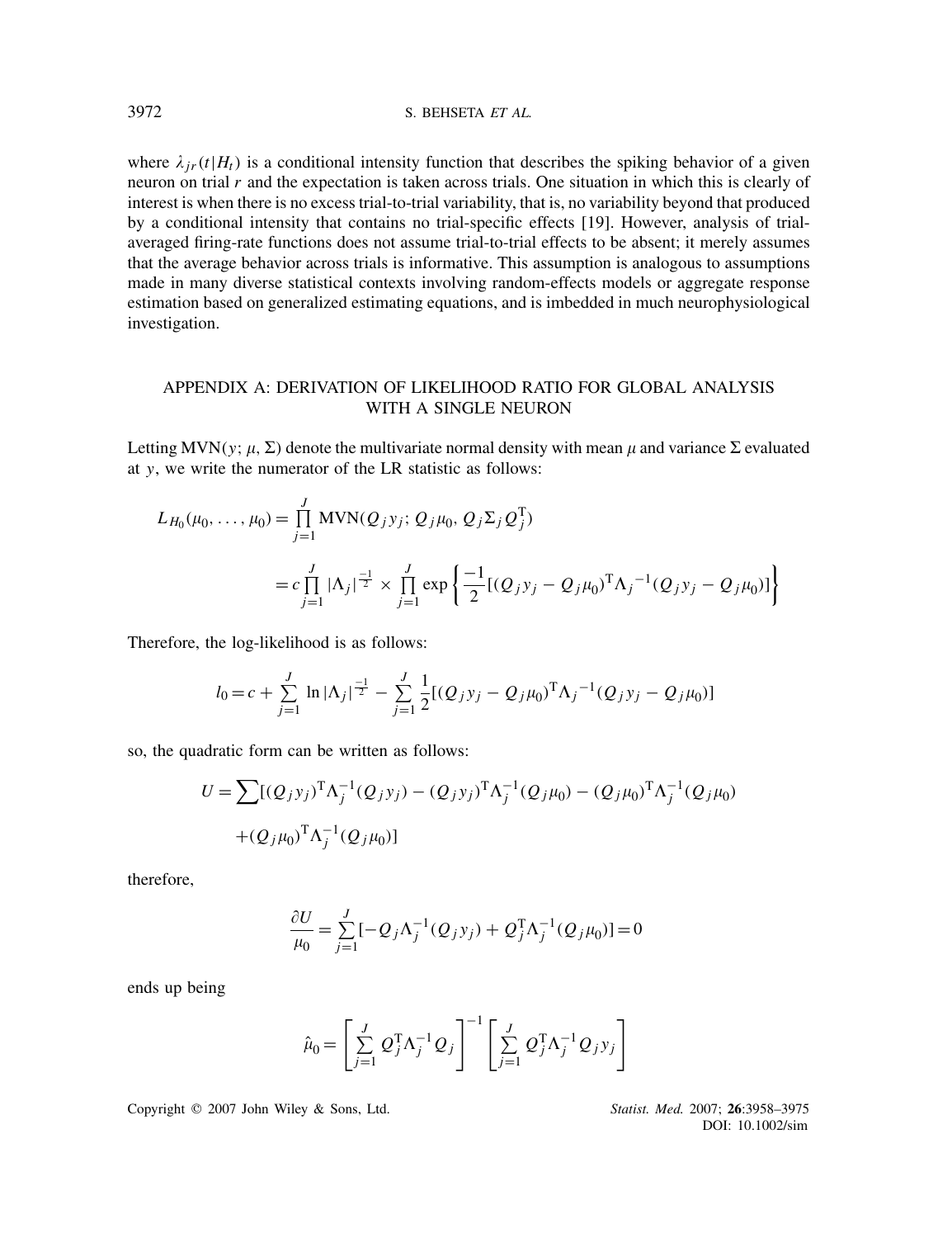Similarly, to obtain the denominator of the LR statistic, we write

$$
\frac{\partial U}{\mu_j} = [-(Q_j \Lambda_j^{-1} (Q_j y_j) + Q_j^{\mathrm{T}} \Lambda_j^{-1} (Q_j \mu_j)] = 0
$$

which ends up producing

 $\hat{\mu}_j = y_j$ 

So, the LR will become:

$$
LR = \frac{\prod_j MVN(Q_jy_j; Q_j\hat{\mu}_0, \Lambda_j)}{\prod_j MVN(Q_jy_j; Q_jy_j, \Lambda_j)}
$$

Therefore,

$$
\log(\text{LR}) = \sum_{j=1}^{J} \left[ \frac{-1}{2} (Q_j y_j - \hat{\mu}_0)^{\text{T}} \Lambda_j^{-1} (Q_j y_j - \hat{\mu}_0) \right]
$$

## APPENDIX B: DERIVATION OF THE MLES OF THE GLOBAL-POPULATION PARAMETERS

Letting MVN(*y*;  $\mu$ ,  $\Sigma$ ) denote the multivariate normal density with mean  $\mu$  and variance matrix  $\Sigma$ evaluated at *y*, the likelihood function is

$$
L = \prod_{i=1}^{I} \prod_{j=1}^{J} MVN(Q_j^i y_j^i; Q_j^i \mu_j^i, \Lambda_j^i)
$$
  
=  $c \prod_{i=1}^{I} \prod_{j=1}^{J} |\Lambda_j^i|^{-\frac{1}{2}} \times \prod_{i=1}^{I} \prod_{j=1}^{J} \exp \left\{ \frac{-1}{2} [ (Q_j^i y_j^i - Q_j^i \mu_j)^T (\Lambda_j^i)^{-1} (Q_j^i y_j^i - Q_j^i \mu_j) ] \right\}$ 

Consequently, the log-likelihood function, *l*, becomes

$$
l = \sum_{i=1}^{I} \sum_{j=1}^{J} \frac{-1}{2} [(\mathcal{Q}_j^i y_j^i)^T (\Lambda_j^i)^{-1} (\mathcal{Q}_j^i y_j^i) - (\mathcal{Q}_j^i y_j^i)^T (\Lambda_j^i)^{-1} (\mathcal{Q}_j^i (\mu + \alpha_i + \beta_j))
$$
  
- $(\mathcal{Q}_j^i (\mu + \alpha_i + \beta_j))^T (\Lambda_j^i)^{-1} (\mathcal{Q}_j^i y_j^i) + (\mathcal{Q}_j^i (\mu + \alpha_i + \beta_j))^T (\Lambda_j^i)^{-1} (\mathcal{Q}_j^i (\mu + \alpha_i + \beta_j))]$ 

To maximize this function, we extend the argument of Anand and Weerahandi [12] to the multivariate setting, differentiating *l* with respect to  $\mu$ ,  $\alpha$ <sub>*i*</sub>, and  $\beta$ <sub>*j*</sub> and equating the result to zero. We obtain the following system of equations:

$$
\sum_{i=1}^{I} \sum_{j=1}^{J} [ (Q_j^i)^{\text{T}} (\Lambda_j^i)^{-1} (Q_j^i) (y_j^i - \hat{\mu} + \hat{\alpha}_i + \hat{\beta}_j) ] = 0
$$

Copyright q 2007 John Wiley & Sons, Ltd. *Statist. Med.* 2007; **26**:3958–3975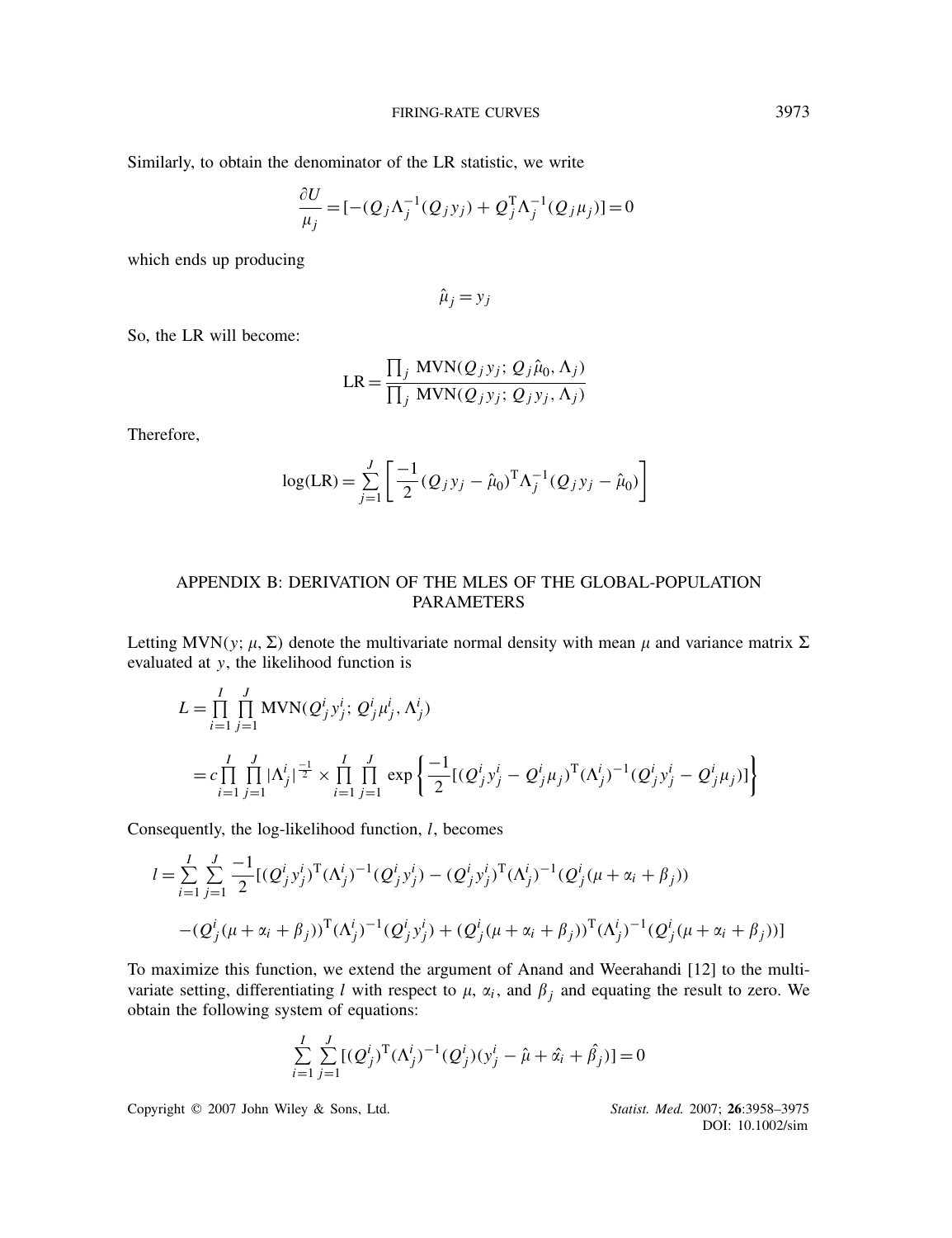$$
\sum_{i=1}^{I} [(\mathcal{Q}_j^i)^{\mathrm{T}} (\Lambda_j^i)^{-1} (\mathcal{Q}_j^i) (y_j^i - \hat{\mu} + \hat{\alpha}_i + \hat{\beta}_j)] = 0
$$
  

$$
\sum_{j=1}^{J} [(\mathcal{Q}_j^i)^{\mathrm{T}} (\Lambda_j^i)^{-1} (\mathcal{Q}_j^i) (y_j^i - \hat{\mu} + \hat{\alpha}_i + \hat{\beta}_j)] = 0
$$

By letting  $w_{ij} = (Q^i_j)^T (\Lambda^i_j)^{-1} (Q^i_j)$ ,  $w_{i+} = \sum_{i=1}^I w_{ij}$ ,  $w_{+j} = \sum_{j=1}^J w_{ij}$ , we simplify the above and obtain the solutions:

$$
\hat{\mu} = \left[ \sum_{i=1}^{I} \sum_{j=1}^{J} w_{ij} \right]^{-} \left[ \sum_{i=1}^{I} \sum_{j=1}^{J} w_{ij} y_{j}^{i} \right]
$$
  

$$
w_{i+} \hat{\alpha}_{i} - \sum_{k=1}^{I} \hat{\alpha}_{k} \left[ \sum_{j=1}^{J} [w_{+j}]^{-} w_{ij} w_{kj} \right] = \sum_{j=1}^{J} w_{ij} y_{j}^{i} - \sum_{j=1}^{J} [w_{+j}]^{-} w_{ij} \sum_{k=1}^{I} w_{kj} y_{j}^{k}
$$
  

$$
w_{+j} \hat{\beta}_{j} - \sum_{k=1}^{J} \hat{\beta}_{k} \left[ \sum_{i=1}^{I} [w_{i+1}]^{-} w_{ji} w_{jk} \right] = \sum_{i=1}^{I} w_{ij} y_{j}^{i} - \sum_{i=1}^{I} [w_{i+1}]^{-} w_{ij} \sum_{k=1}^{J} w_{ik} y_{k}^{i}
$$

#### **REFERENCES**

- 1. Roesch MR, Olson CR. Neuronal activity related to reward value and motivation in primate frontal cortex. *Science* 2004; **304**(5668):307–310.
- 2. Nieder A, Diester I, Tudusciuc O. Temporal and spatial enumeration processes in the primate parietal cortex. *Science* 2006; **313**(5792):1431–1435.
- 3. Freedman DJ, Assad JA. Experience-dependent representation of visual categories in parietal cortex. *Nature* 2006; **443**(7107):85–88.
- 4. Kass RE, Ventura V, Cai C. Statistical smoothing of neuronal data. *Network*: *Computation in Neural Systems* 2003; **14**:5–15.
- 5. Kass RE, Ventura V, Brown EN. Statistical issues in the analysis of neuronal data. *Journal of Neurophysiology* 2005; **94**:8–25.
- 6. Ventura V, Carta R, Kass RE, Gettner SN, Olson CR. Statistical analysis of temporal evolution in single-neuron firing rates. *Biostatistics* 2002; **1**:1–20.
- 7. Behseta S, Kass RE. Testing equality of two functions using BARS. *Statistics in Medicine* 2005; **24**:3523–3534.
- 8. DiMatteo I, Genovese CR, Kass RE. Bayesian curve-fitting with free-knot splines. *Biometrika* 2001; **88**: 1055–1071.
- 9. Fan J, Lin S. Test of significance when data are curves. *Journal of the American Statistical Association* 1998; **93**:1007–1021.
- 10. Weerahandi S. ANOVA under unequal variances. *Biometrics* 1995; **51**:589–599.
- 11. Venables WN, Ripley BD. *Modern Applied Statistics with S-plus*. Springer: New York, 1997.
- 12. Ananda MA, Weerahandi S. Two-way ANOVA with unequal cell frequencies and unequal variances. *Statistica Sinica* 1997; **7**:631–646.
- 13. Sheather SJ, Jones MC. A reliable data-based bandwidth selection method for kernel density estimation. *Journal of the Royal Statistical Society, Series B* 1991; **53**:683–690.
- 14. Olson CR, Gettner SN, Ventura V, Carta R, Kass RE. Neuronal activity in macaque supplementary eye field during planning of saccades in response to pattern and spatial cues. *Journal of Neurophysiology* 2000; **84**(3):1369–1384.
- 15. Moorman DE, Olson CR. Combination of neuronal signals representing object-centered location and saccade direction in macaque supplementary eye field. *Journal of Neurophysiology* 2007; **97**(5):3554–3566.

Copyright q 2007 John Wiley & Sons, Ltd. *Statist. Med.* 2007; **26**:3958–3975